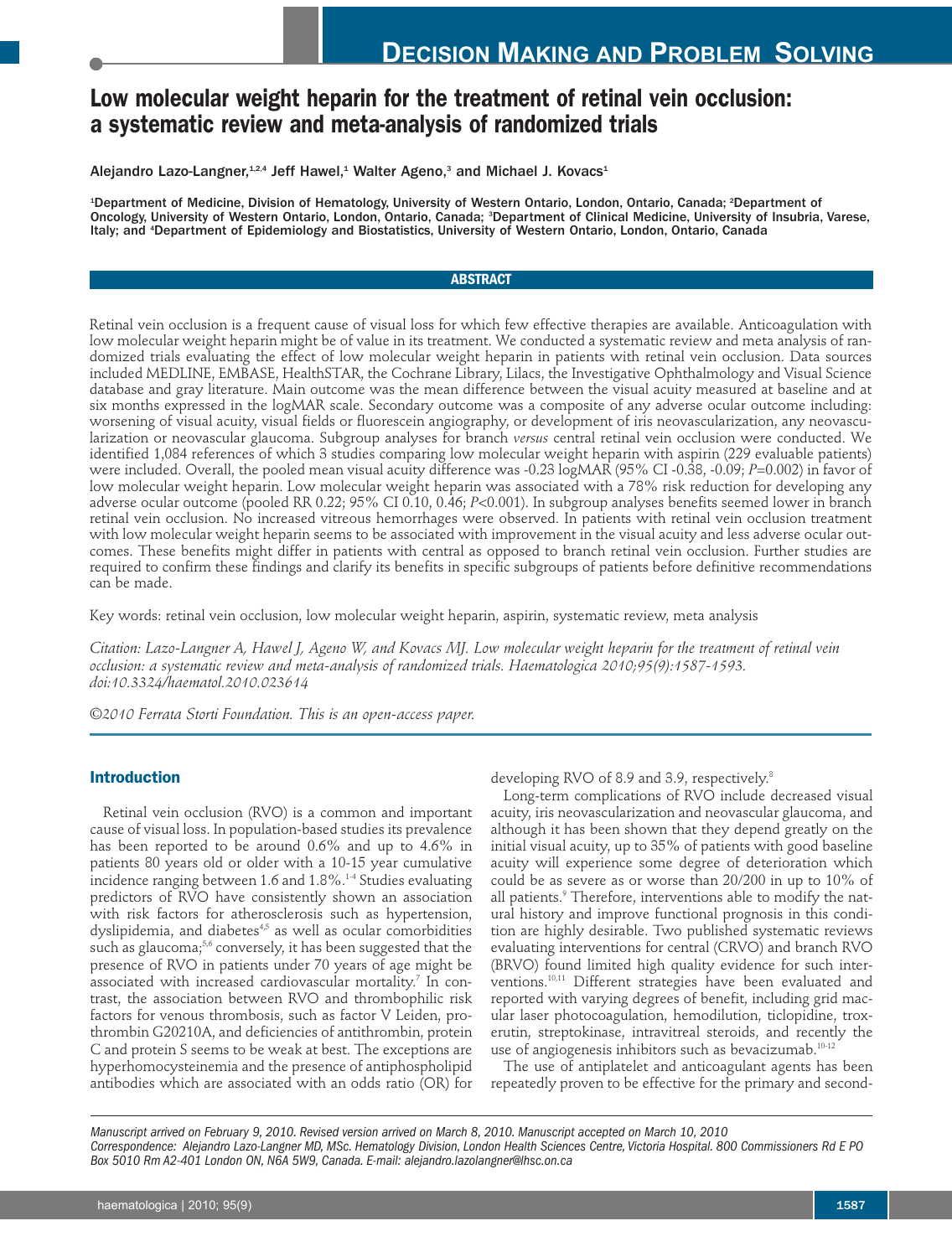ary prevention and treatment of arterial vascular events and venous thromboembolic disease<sup>13-18</sup> and although many anticoagulants including vitamin K antagonists, unfractionated heparin and low molecular weight heparin (LMWH) are available for clinical use, the pharmacological characteristics of the latter allow a safe and effective treatment of in- and outpatients with varying indications. Additionally, heparin and heparin derivatives have been shown to have anti-inflammatory and immunomodulatory properties beyond their anticoagulant action. 19,20 Given the association of RVO with arterial risk factors it is biologically plausible that the use of these agents might be beneficial for this indication. Initial reports on the use of anticoagulants for the treatment of RVO date back to the late  $1940s<sup>21</sup>$  and more recent uncontrolled studies suggest that LMWHs might be useful in this condition. 22-24 We, therefore, aimed to conduct a systematic review and if feasible, a meta analysis of randomized trials evaluating the use of low molecular weight heparin for the treatment of retinal vein occlusion. We believe that our review was justified because of the aforementioned physiological and pharmacological considerations. Furthermore, the previous systematic reviews<sup>10,11</sup> did not find specific evidence regarding LMWH in RVO and at the time the review was conducted new evidence was emerging in this regard. Finally, the previous reviews failed to provide a summary effect measure of the interventions, most likely as a result of their heterogeneous nature.

### **Design and Methods**

#### *Search strategy*

We included only randomized trials evaluating the use of a low molecular weight heparin in patients with an objectively demonstrated central or branch retinal vein occlusion. The search was conducted in July and August 2009 in the MEDLINE database using the Pubmed interface and in the EMBASE and HealthSTAR databases using the OVID SP interface. The search terms used were: retinal vein occlusion OR retinal vein thrombosis AND anticoagulants OR anticoagulation OR heparin OR aspirin OR warfarin OR acenocoumarol OR phenprocoumon OR dicoumarol OR vitamin k antagonists OR dalteparin OR tinzaparin OR parnaparin OR bemiparin OR enoxaparin OR nadroparin OR certoparin OR reviparin OR low molecular weight heparin. We also searched the following databases: The Cochrane Library (including The Cochrane Database of Systematic Reviews, The Database of Abstracts of Reviews of Effects, and The Cochrane Central Register of Controlled Trials), Lilacs and the Investigative Ophthalmology and Visual Science (IOVS) database. We also conducted a search of the electronic versions of the proceedings of the meetings of the American Society of Hematology (2004-2008), the International Society on Thrombosis and Haemostasis (2003- 2009), and The Association for Research in Vision and Ophthalmology (2006-2009), which were considered gray literature. All of these databases were searched using the terms 'retinal vein occlusion' OR 'retinal vein thrombosis'. Finally, we searched the reference lists of retrieved articles for cross-referencing. We restricted the search to articles published in English, Spanish, French or Portuguese and to studies published after 1980 since no low molecular weight heparin was in clinical use prior to this date.

The retrieved references were assessed for possible inclusion based on the evaluation of the title and the abstract. If no abstract was available we evaluated the reference in full. Letters to the editor, review articles, editorials and commentaries were excluded.

## *Assessment of study quality, data extraction and study outcomes*

Data extraction and quality assessment was made by one reviewer and accuracy was independently verified by a second reviewer. Discrepancies were resolved by consensus. The main outcome measure was the mean difference between the visual acuity at baseline and at six months expressed in the logarithm of the minimum angle of resolution (logMAR) scale. If visual acuity was reported in a different scale it was transformed to the logMAR scale using the Visual Acuity Calculator tool in the Optometric Toolbox software (Thompson Software Solutions, Hatfield, UK). The secondary outcome measure was a composite of any adverse ocular outcome including worsening of visual acuity, visual fields or fluorescein angiography, or development of iris neovascularization, any neovascularization or neovascular glaucoma. We planned to assess safety based on the occurrence of major bleeding episodes defined according to the criteria of the International Society on Thrombosis and Haemostasis which includes the occurrence of intraocular bleeding. <sup>25</sup> Quality of the studies was assessed using the criteria proposed by Jadad and coworkers <sup>26</sup> and we defined allocation concealment as appropriate or inappropriate according to the criteria proposed by Schulz and Grimes. <sup>27</sup> The possibility of publication bias was explored using inverted funnel plots of effect size *versus* precision.

#### *Statistical analysis*

Categorical variables were compared across groups using  $\chi^2$ tests. For the main outcome we conducted a meta analysis using the generic inverse variance method under the assumption of a random-effects model. We used the means and standard deviations (SD) reported in the trials. For one study that did not report mean difference visual acuity but did report mean visual acuity at baseline and at six months we estimated the mean difference and its variance through Monte Carlo simulations using 1,000 iterations and assuming a normal distribution bounded by 0 and 4. In order to test the robustness of the findings, sensitivity analyses were conducted using the values of the 95% confidence limits for the SD calculated from exact *P* values assuming a normal distribution and by imputation of standard deviations from other studies.<sup>28</sup> For the secondary outcome, we conducted a meta analysis using a random-effects model according to the method of DerSimonian and Laird<sup>29</sup> and because of a lack of consensus regarding the best summary statistic for evaluation of pooled effect estimates in meta-analysis<sup>30.33</sup> we present the results as odds ratio (OR) and risk ratio (RR). Differences between effects were tested using a *z* test and *P* values less than 0.05 were considered significant. Statistical heterogeneity was calculated using the Mantel-Haenszel method<sup>34</sup> considering a P value less than 0.1 for the  $\chi^{\scriptscriptstyle 2}$  as indicative of heterogeneity, and the Higgins' I $^{\scriptscriptstyle 2}$  statistic for which heterogeneity was defined as low if less than 25%, moderate if between 25-50%, or high if more than 50%. <sup>35</sup> Sensitivity analyses were planned for the main and secondary outcomes, if feasible, for CRVO and BRVO in separate sub-analyses.

Calculations were made using Microsoft Excel 2003 (Microsoft Corp., Seattle, WA, USA), OpenEpi version 2.3<sup>36</sup> and Review Manager (RevMan) version 5.0. 37

## **Results**

#### *Literature search results*

The search yielded 1,083 references with one additional reference having been identified through the review of the reference lists. Fifty-nine potentially relevant references were identified; of these 53 were excluded because they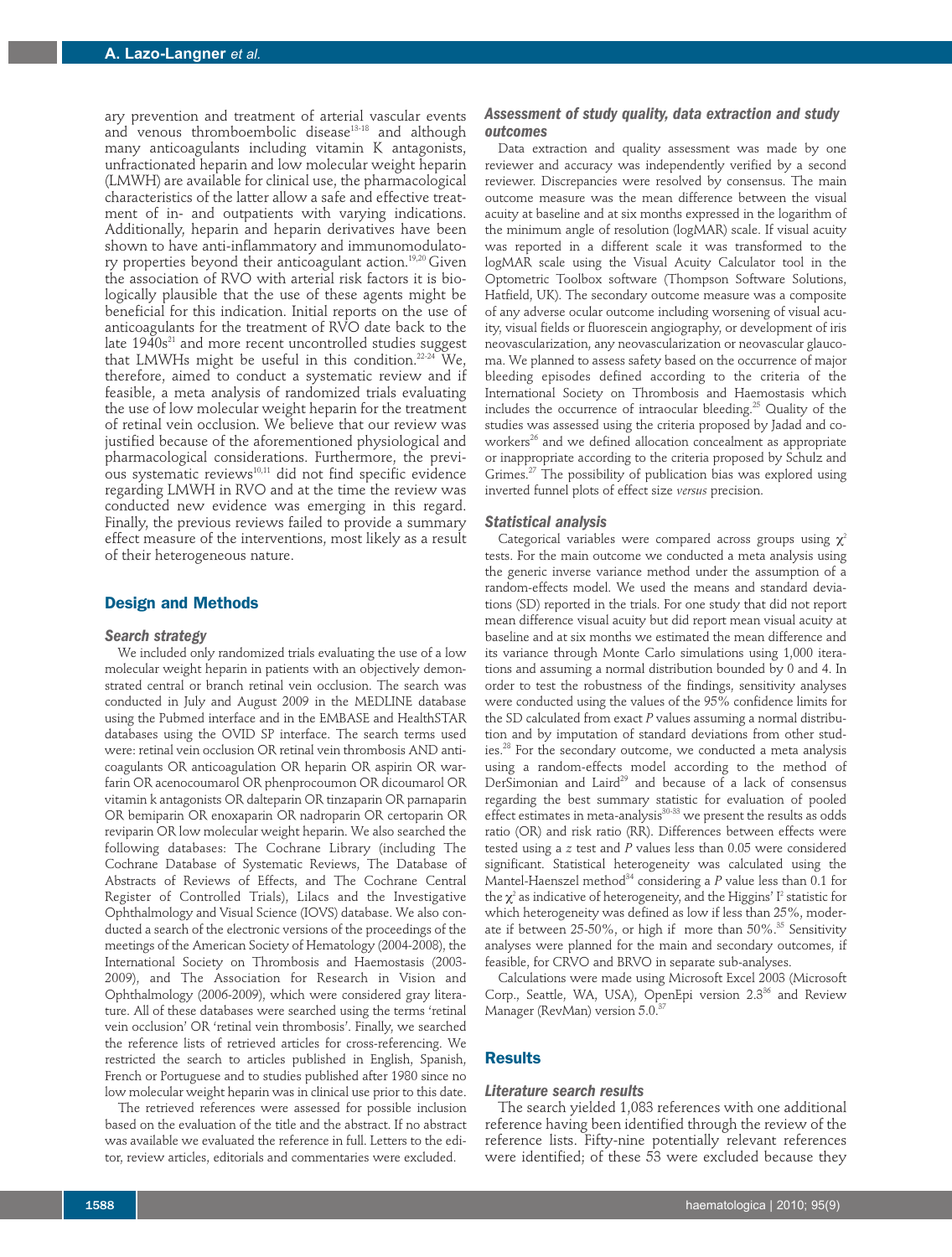were published before 1980, were published in other languages, did not report on randomized trials, and one reference could not be retrieved. Five references were fully evaluated and 2 were excluded because one reported on long-term complications in the same group of patients of another study being concurrently assessed, <sup>38</sup> and one report was a meeting abstract <sup>39</sup> which was subsequently published in full. Three studies were included in the final review (Figure 1). 40-42

# *Characteristics of included studies and methodological quality*

The 3 included studies randomized 238 patients with recent-onset RVO (less than 30 days) of which 229 were evaluable (Table 1). In all studies, retinal vein occlusion was diagnosed by ophthalmologists based on clinical findings, e.g. tortuosity and engorgement of retinal veins, dotblot and flame-shaped hemorrhages, macular and optic disc edema, cotton-wool spots. One study included patients with both CRVO or BRVO and the other studies included only either one or the other. One study was a double-blind, double-dummy randomized controlled trial. This study was terminated early by the steering committee because of slow accrual after enrolling 39% of the originally planned sample size. The other 2 studies were open-label randomized controlled trials. Only one study had high quality according to the Jadad's score. All studies compared a low molecular weight heparin *versus* aspirin alone in the control group. One study used parnaparin for 90 days and the other 2 used dalteparin for 20 days. Aspirin was given at the same dose in all 3 studies. There were differences in the definition of the main outcomes and in 2 studies the secondary outcomes were not clearly stated. Only one study included clearly defined safety end points. We did not detect publication bias although this



Figure 1. Flow diagram of the systematic review. IOVS Investigative Ophthalmology and Visual Science; ASH American Society of Hematology; ISTH International Society on Thrombosis and Haemostasis; ARVO Association for Research in Vision and Ophthalmology; RCT Randomized controlled trial.

|                                          | Ageno et al. 2009 <sup>40</sup>                                                                                                                                           | <sup>a</sup> Farahvash et al. 2008 <sup>41</sup>                                                                              | <b><i><b>Farahvash et al. 2008</b></i><sup>42</sup></b>                                                                           |
|------------------------------------------|---------------------------------------------------------------------------------------------------------------------------------------------------------------------------|-------------------------------------------------------------------------------------------------------------------------------|-----------------------------------------------------------------------------------------------------------------------------------|
| Design                                   | Double-blind, double-dummy<br>randomized controlled trial                                                                                                                 | Open-label randomized<br>controlled trial                                                                                     | Open-label randomized<br>controlled trial                                                                                         |
| Participants/controls<br>evaluable $(N)$ | $28/30$ <sup>a</sup>                                                                                                                                                      | 47/46                                                                                                                         | 37/41                                                                                                                             |
| Jadad's score                            | 5                                                                                                                                                                         | $\overline{2}$                                                                                                                | $\overline{2}$                                                                                                                    |
| Allocation concealment                   | Adequate                                                                                                                                                                  | Inadequate/unclear                                                                                                            | Inadequate / unclear                                                                                                              |
| Inclusion criteria                       | CRVO or BRVO $\leq 15$ days between<br>symptoms, diagnosis and inclusion                                                                                                  | $CRVO \leq 30$ days since symptoms onset                                                                                      | $BRVO \leq 30$ days since symptoms onset                                                                                          |
| Interventions                            | Parnaparin 6,400 IU BID<br>SC days 1-7 days followed<br>by 6,400 IU OD days 8-90<br>Aspirin 100 mg OD PO days 1-90                                                        | Dalteparin 100 IU/Kg SC BID days 1-10<br>followed by 100 IU/Kg SC OD days 11-20<br>Aspirin 100 mg OD PO days 1-20             | Dalteparin 100 IU/Kg SC BID days 1-10<br>followed by 100 IU/Kg SC OD days 11-20<br>Aspirin 100 mg OD PO days 1-20                 |
| Primary efficacy<br>end point            | Incidence of functional worsening<br>of affected eye at 6 months based on<br>best corrected visual acuity<br>(decimal scale), visual field and<br>fluorescein angiography | Best corrected visual acuity at 6 months<br>(Early Treatment Diabetic Retinopathy<br>Study Chart) transformed to logMAR scale | Best corrected visual acuity at 6 months<br>(Early Treatment Diabetic Retinopathy)<br>Study Chart) transformed to logMAR<br>scale |
| Secondary efficacy<br>end point          | Proportion of cases requiring laser<br>treatment, incidence of RVO recurrence                                                                                             | Neo-vascularization of the iris <sup>b</sup>                                                                                  | Neo-vascularization of the iris<br>Any neo-vascularization <sup>b</sup>                                                           |
| Primary safety end-point                 | Major and minor bleeding                                                                                                                                                  | <b>NS</b>                                                                                                                     | <b>NS</b>                                                                                                                         |

Table 1. Characteristics of included studies.

CRVO central retinal vein occlusion: BRVO branch retinal vein occlusion: Il international units: BID twice daily: SC subcutaneous: OD once daily: PO by mouth: logMAR logarithm of the minimum angle of resolution; RVO retinal vein occlusion; NS not specified; "This study randomized 34 patients and 33 controls.The numbers shown are for evaluable patients; "Not clearly stated *as secondary efficacy end-points.*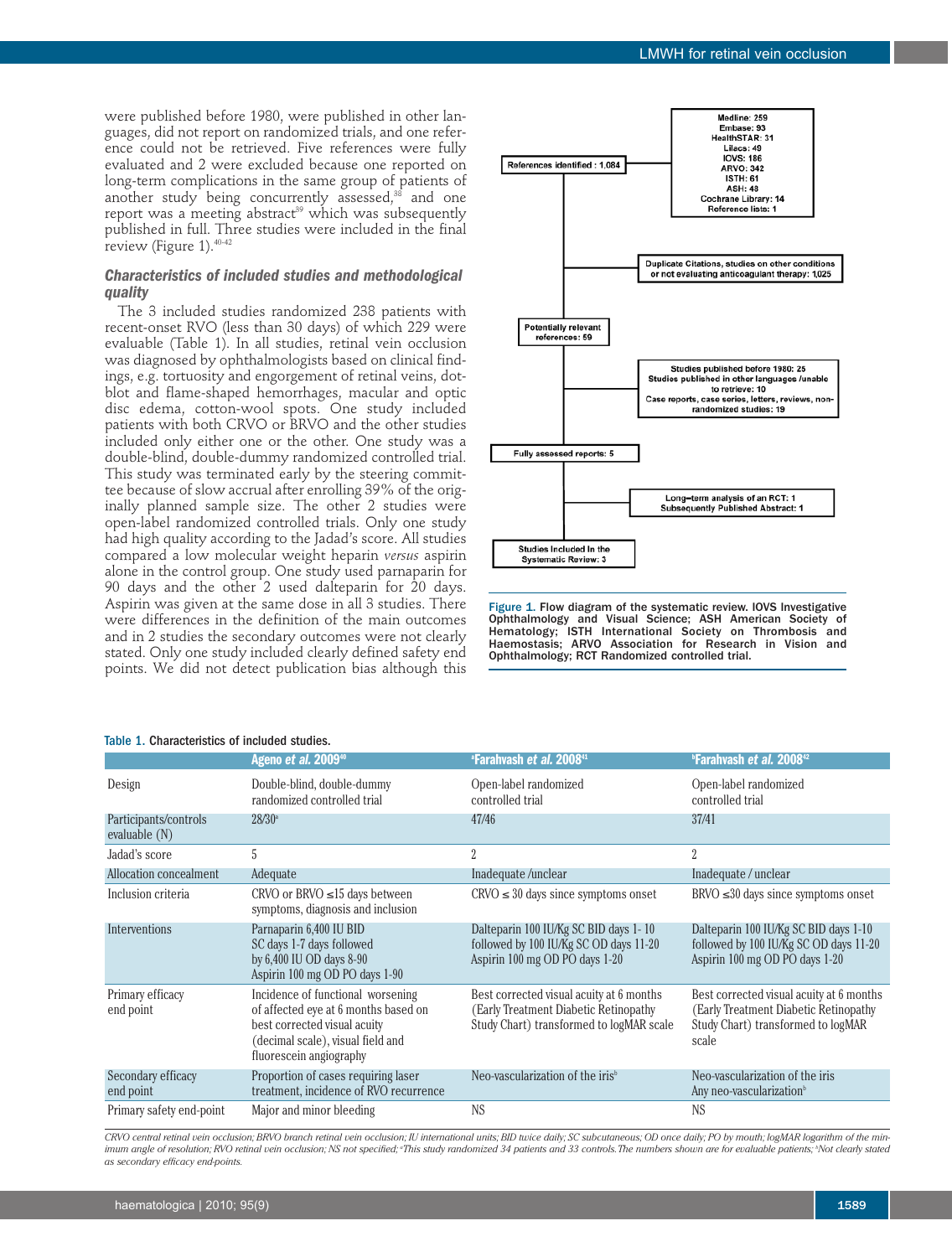cannot be totally excluded due to the small number of studies included.

Patients' characteristics are shown in Table 2. The median age at inclusion and the proportion of male patients were similar in the 3 studies. There were differences in the time between symptoms' onset and diagnosis which is explained by the different inclusion criteria used. There were no differences in the proportion of patients with hypertension (χ²=6.979, *P*=0.222) or hypercholesterolemia (χ<sup>2</sup> =5.505, *P*=0.357).

#### *Meta-analysis*

We performed a formal meta analysis for both main and secondary outcomes. One study reported visual acuity at six months in decimal scale and 2 studies reported it in logMAR scale. The mean difference in visual acuity favored the LMWH group in all studies, with a pooled mean difference of -0.23 logMAR (95% CI -0.38,-0.09; *P*=0.002) in favor of LMWH, which represents an improvement of approximately two lines in a standard Snellen chart. This result had low statistical heterogeneity (Figure 2). Sensitivity analyses conducted using imputed standard deviations suggested that this result was robust. For the secondary outcome we found that compared to aspirin the use of low molecular weight heparin was associated with an overall 78% risk reduction for developing any adverse ocular outcome (pooled RR 0.22; 95% CI 0.10, 0.46; *P*<0.001). This finding was consistent for both CRVO (pooled RR 0.13; 95%CI 0.03, 0.52; *P*=0.004) and BRVO (pooled RR 0.27; 95%CI 0.11, 0.65; *P*=0.004). The results were consistent when the effect measure analyzed was the odds ratio and we did not find statistical heterogeneity in these analyses (Figure 3). Safety end points were explicitly defined in only one study but all 3 studies

commented on the occurrence of vitreous hemorrhages: one study reported 2 vitreous hemorrhages in the aspirin group and hematuria in one patient in the LMWH group, another study mentioned that 2 patients in the aspirin group and one in the LMWH group developed vitreous hemorrhage whereas the other study did not report the occurrence of bleeding complications. The pooled risk ratio for vitreous hemorrhage was 0.38 (95% CI 0.06,  $2.45: P=0.31$ .

# **Discussion**

Retinal vein occlusion remains an important cause of blindness for which few therapeutic options have been proven to be effective. Numerous interventions have been described for central and retinal RVO all of which aim mainly to prevent neovascularization and there is limited evidence that they indeed improve visual acuity. 10,11 Given the pathophysiology of RVO, it is possible that the use of anticoagulant or antiplatelet agents might be of benefit. The results of the present systematic review and metaanalysis suggest that the use of LMWH results in improved visual acuity six months after symptoms onset and also in a 78% risk reduction of developing adverse ocular outcomes defined as any of the following: worsening of visual acuity, visual fields or fluorescein angiography, or development of iris neovascularization, any neovascularization or neovascular glaucoma. Furthermore, our analysis suggests that the benefit is maintained for both CRVO and BRVO, although for the latter there seems to be less benefit. Finally, our results also suggest that the use of low molecular weight heparin in this particular setting is safe and might not be associated with an

Table 2. Characteristics of patients included in randomized trials evaluating the use of low molecular weight heparin in the treatment of retinal vein occlusion.

|                                                            | Ageno et al. 2009 <sup>40</sup> |                              |                             | <b><i><b>*Farahvash et al. 2008a</b></i><sup>41</sup></b> |                             | <b>"Farahvash et al. 2008b</b> <sup>42</sup> |
|------------------------------------------------------------|---------------------------------|------------------------------|-----------------------------|-----------------------------------------------------------|-----------------------------|----------------------------------------------|
|                                                            | <b>LMWH</b> group<br>$N=28$     | <b>ASA group</b><br>$N = 30$ | <b>LMWH</b> group<br>$N=47$ | <b>Control group</b><br>$N=46$                            | <b>LMWH</b> group<br>$N=37$ | <b>Control group</b><br>$N=41$               |
| Median age at entry (years)                                | 57.9                            | 58.1                         | 56.5                        | 56.4                                                      | 53.7                        | 57.5                                         |
| Male gender (%)                                            | 50                              | 50                           | 63.8                        | 60.8                                                      | 37.8                        | 43.9                                         |
| CRVO [N (%)]                                               | $8(28.6)$ <sup>a</sup>          | $17(56.7)$ <sup>a</sup>      | 47 (100)                    | 46(100)                                                   |                             |                                              |
| BRVO [N (%)]                                               | 20(71.4)                        | 13(43.3)                     |                             |                                                           | 37(100)                     | 41(100)                                      |
| Time between symptoms onset                                | 7.2(4.4)                        | 6.7(4.6)                     | 13.9(7.6)                   | 16.1(8.8)                                                 | 17.7(8.6)                   | 20.4(8.4)                                    |
| and diagnosis (days) [Mean $(SD)$ ]                        |                                 |                              |                             |                                                           |                             |                                              |
| Time between diagnosis and<br>enrolment (days) [Mean (SD)] | 1.1(1.4)                        | 1.2(2.1)                     | <b>NS</b>                   | <b>NS</b>                                                 | <b>NS</b>                   | <b>NS</b>                                    |
| Mean treatment duration (days)                             | 89.2                            | 83.6                         | <b>NS</b>                   | <b>NS</b>                                                 | <b>NS</b>                   | <b>NS</b>                                    |
| Any potential risk factor $[N(\%)]$                        | 17(60.7)                        | 18(60.0)                     | <b>NS</b>                   | <b>NS</b>                                                 | <b>NS</b>                   | <b>NS</b>                                    |
| Hypertension $[N(\%)]$                                     | 12(42.9)                        | 15(50.0)                     | 27(57.4)                    | 25(54.3)                                                  | 26(70.2)                    | 27(65.8)                                     |
| Hypercholesterolemia [N (%)]                               | 6(21.4)                         | 6(20.0)                      | 13(27.7)                    | 14(30.4)                                                  | $15(41.6)$ <sup>c</sup>     | $12 (36.3)^c$                                |
| Hypertriglyceridemia [N (%)]                               | <b>NS</b>                       | <b>NS</b>                    | 8(17.0)                     | 14(30.4)                                                  | 11 $(40.7)$ <sup>d</sup>    | $8(27.6)$ <sup>d</sup>                       |
| Cardiovascular disease [N (%)]                             | <b>NS</b>                       | <b>NS</b>                    | 11(23.4)                    | 13(28.3)                                                  | $4(14.8)^d$                 | $6(20.7)$ <sup>d</sup>                       |
| Diabetes $[N(\%)]$                                         | <b>NS</b>                       | <b>NS</b>                    | 5(10.6)                     | 6(13.0)                                                   | $5(18.5)^d$                 | $4(13.8)^d$                                  |
| Coexisting ophthalmological<br>conditions $[N(\%)]$        | 2(7.1)                          | 6(20.0)                      | $2(4.3)^{b}$                | 4(8.7)                                                    | <b>NS</b>                   | <b>NS</b>                                    |

LMWH low molecular weight heparin; ASA aspirin; N number; NS not specified; CRVO central retinal vein occlusion; BRVO branch retinal vein occlusion; SD standard deviation. "P=0.005 for difference between groups; "Study reported only on ocular hypertension; 'Information available in 36 and 33 patients in the LMWH and ASA groups, respectively; *d Information available in 27 and 29 patients in the LMWH and ASA groups,respectively.*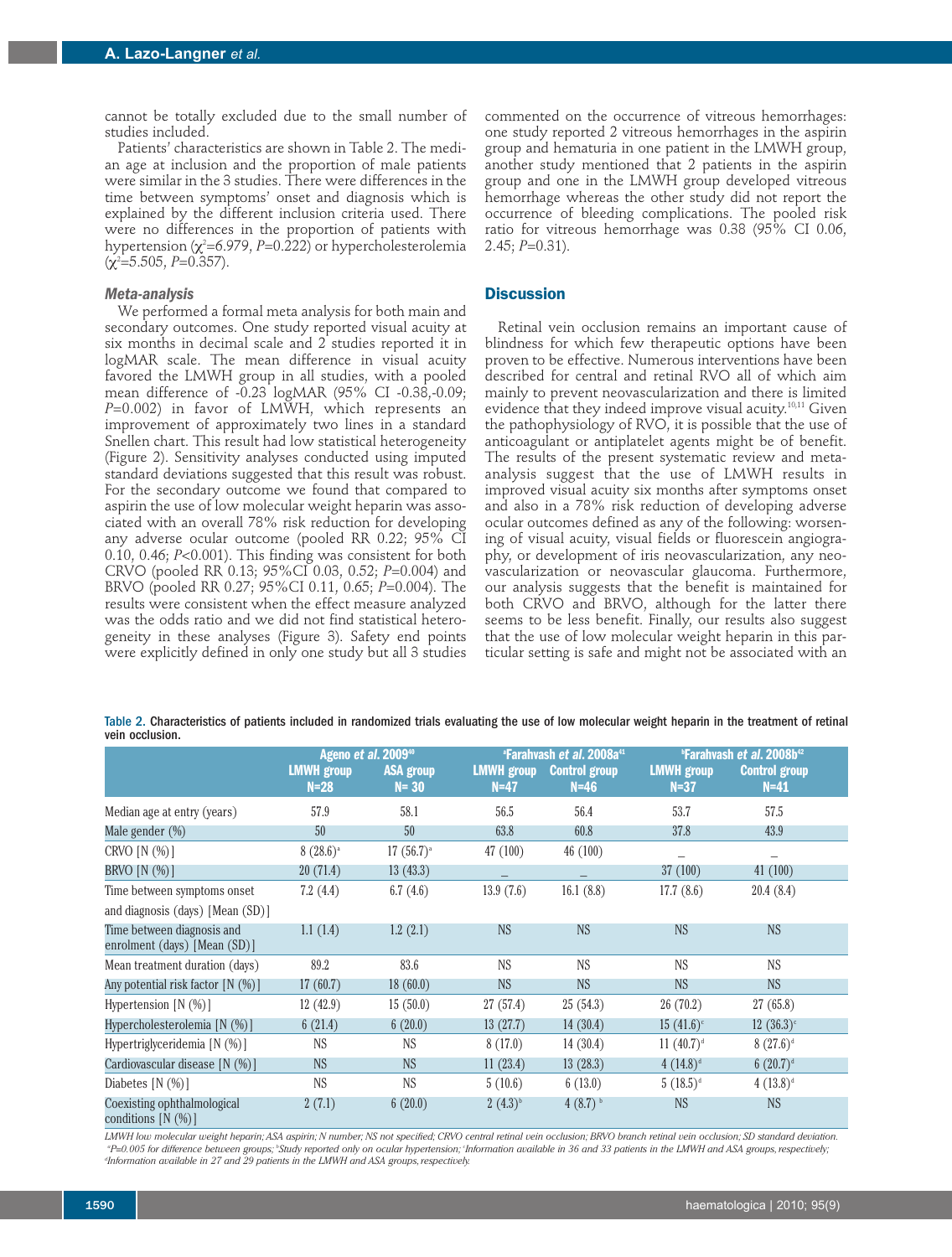|                                                                                                            |              | <b>LMWH</b><br><b>Aspirin</b> |     |                   | <b>Mean difference</b> |     | <b>Mean difference</b> |                               |                                             |  |
|------------------------------------------------------------------------------------------------------------|--------------|-------------------------------|-----|-------------------|------------------------|-----|------------------------|-------------------------------|---------------------------------------------|--|
| Study                                                                                                      | Mean         | SD                            |     | <b>Total Mean</b> | SD                     |     | <b>Total Weight</b>    | IV, Random, 95% CI            | IV, Random, 95% CI                          |  |
| Ageno 2009 <sup>40</sup>                                                                                   | $-0.25$      | 0.5                           | 28  | $-0.04$           | 0.5                    | 30  | 31.9%                  | $-0.21$ [ $-0.47, 0.05$ ]     |                                             |  |
| Farahvash 2008 <sup>41</sup>                                                                               | $-0.11$ 0.71 |                               | 47  |                   | $0.28$ 0.79            | 46  | 22.7%                  | $-0.39$ [ $-0.70$ , $-0.08$ ] |                                             |  |
| Farahvash 2008 <sup>42</sup>                                                                               | $-0.22$ 0.42 |                               | 37  | $-0.05$ 0.55      |                        | 41  | 45.4%                  | $-0.17$ $[-0.39, 0.05]$       |                                             |  |
| <b>Total (95% CI)</b>                                                                                      |              |                               | 112 |                   |                        | 117 | 100.0%                 | $-0.23$ [ $-0.38$ , $-0.09$ ] |                                             |  |
| Heterogeneity: Tau <sup>2</sup> = 0.00; $\chi$ <sup>2</sup> = 1.37, df = 2 (P = 0.50); l <sup>2</sup> = 0% |              |                               |     |                   |                        |     |                        |                               | $-0.5$<br>0.5<br>÷                          |  |
| Test for overall effect: $Z = 3.13$ ( $P = 0.002$ )                                                        |              |                               |     |                   |                        |     |                        |                               | <b>Favors LMWH</b><br><b>Favors Aspirin</b> |  |

Figure 2. Forest plot of the mean difference in visual acuity expressed in the logarithm of the minimum angle of resolution (logMAR) scale in studies comparing low molecular weight heparin *versus* aspirin for the treatment of recent-onset retinal vein occlusion. LMWH low molecular weight heparin; SD standard deviation; IV inverse variance; CI confidence interval

|                                                                                                            | <b>LMWH</b><br>Aspirin |     | <b>Risk ratio</b> | <b>Risk ratio</b> | Odds ratio                 |                     | Odds ratio                    |        |                            |                     |                |
|------------------------------------------------------------------------------------------------------------|------------------------|-----|-------------------|-------------------|----------------------------|---------------------|-------------------------------|--------|----------------------------|---------------------|----------------|
| Study                                                                                                      | Events Total           |     |                   |                   | <b>Events Total Weight</b> | M-H, Random, 95% Cl | M-H, Random, 95% CI           |        | Weight M-H, Random, 95% Cl | M-H, Random, 95% CI |                |
| <b>CRVO</b>                                                                                                |                        |     |                   |                   |                            |                     |                               |        |                            |                     |                |
| Ageno 2009 <sup>40</sup>                                                                                   |                        | 8   | 9                 | 17                | 15.8%                      | $0.24$ [0.04, 1.56] |                               | 23.7%  | $0.13$ [0.01, 1.27]        |                     |                |
| Farahvash <sup>41</sup>                                                                                    |                        | 47  | 14                | 46                | 14.2%                      | 0.07 [0.01, 0.51]   |                               | 29.0%  | 0.05 [0.01, 0.40]          |                     |                |
| Subtotal (95% CI)                                                                                          |                        | 55  |                   | 63                | 30.0%                      | $0.13$ [0.03, 0.52] |                               | 52.7%  | $0.08$ [0.02, 0.35]        |                     |                |
| <b>Total events</b>                                                                                        | 2                      |     | 23                |                   |                            |                     |                               |        |                            |                     |                |
| Heterogeneity: Tau <sup>2</sup> = 0.00; $\chi$ <sup>2</sup> = 0.79, df = 1 (P = 0.38); l <sup>2</sup> = 0% |                        |     |                   |                   |                            |                     |                               |        |                            |                     |                |
| Test for overall effect: $Z = 2.89$ ( $P = 0.004$ )                                                        |                        |     |                   |                   |                            |                     |                               |        |                            |                     |                |
|                                                                                                            |                        |     |                   |                   |                            |                     |                               |        |                            |                     |                |
| <b>BRVO</b>                                                                                                |                        |     |                   |                   |                            |                     |                               |        |                            |                     |                |
| Ageno 200940                                                                                               |                        | 19  |                   | 9                 | 63.8%                      | 0.27 [0.11, 0.69]   |                               | 34.0%  | 0.08 [0.01, 0.52]          |                     |                |
| Farahvash 2008b <sup>42</sup>                                                                              | $\Omega$               | 37  | $\overline{2}$    | 41                | 6.2%                       | $0.22$ [0.01, 4.46] |                               | 13.3%  | 0.21 [0.01, 4.53]          |                     |                |
| Subtotal (95% CI)                                                                                          |                        | 56  |                   | 50                | 70.0%                      | $0.27$ [0.11, 0.65] |                               | 47.3%  | $0.10$ [0.02, 0.52]        |                     |                |
| <b>Total events</b>                                                                                        |                        |     | 9                 |                   |                            |                     |                               |        |                            |                     |                |
| Heterogeneity: Tau <sup>2</sup> = 0.00; $\chi$ <sup>2</sup> = 0.02, df = 1 ( $P$ = 0.89); $I^2$ = 0%       |                        |     |                   |                   |                            |                     |                               |        |                            |                     |                |
| Test for overall effect: $Z = 2.90$ ( $P = 0.004$ )                                                        |                        |     |                   |                   |                            |                     |                               |        |                            |                     |                |
|                                                                                                            |                        |     |                   |                   |                            |                     |                               |        |                            |                     |                |
| <b>Total (95% CI)</b>                                                                                      |                        | 111 |                   | 113               | 100.0%                     | $0.22$ [0.10, 0.46] |                               | 100.0% | $0.09$ [0.03, 0.27]        |                     |                |
| <b>Total events</b>                                                                                        | 6                      |     | 32                |                   |                            |                     |                               |        |                            |                     |                |
| Heterogeneity: Tau <sup>2</sup> = 0.00; $\chi$ <sup>2</sup> = 1.83, df = 3 (P = 0.61); l <sup>2</sup> = 0% |                        |     |                   |                   |                            |                     |                               |        |                            |                     |                |
| Test for overall effect: $Z = 4.01$ ( $P < 0.0001$ )                                                       |                        |     |                   |                   |                            |                     | 0.001<br>0.1<br>1000<br>10    |        | 0.001                      | 0.1                 | 1000<br>10     |
|                                                                                                            |                        |     |                   |                   |                            |                     | Favors LMWH<br>Favors Aspirin |        |                            | Favors LMWH         | Favors Aspirin |
|                                                                                                            |                        |     |                   |                   |                            |                     |                               |        |                            |                     |                |

Figure 3. Forest plots showing the odds ratios and risk ratios for the occurrence of any adverse ocular outcome (see text for definition) in studies comparing low molecular weight heparin *versus* aspirin for the treatment of recent-onset retinal vein occlusion. LMWH low molecular weight heparin; CI confidence interval; CRVO central retinal vein occlusion; BRVO branch retinal vein occlusion.

increased risk of vitreous hemorrhage.

We believe that the results of our meta analysis are robust based on the results of the sensitivity analyses and on the fact that they had low statistical heterogeneity; furthermore, the number of patients included in the meta analysis would achieve enough power to detect a 50% risk reduction in the occurrence of adverse ocular outcomes, partially overcoming the limited number of patients included in individual trials. However, a number of limitations preclude definitive conclusions to be drawn from our work. First, since the studies included used different agents, the optimal low molecular weight heparin, dosing schedule and duration of treatment remain unknown. Whereas one study administered parnaparin for three months, the other two studies used dalteparin for only 20 days. Since the latter studies reported clinical benefit in patients with central $^{41}$  but not branch  $\rm RVO^{38}$  it might be possible that a more prolonged period of anticoagulation might actually result in a benefit for patients with BRVO, as suggested by the results of the study by Ageno and co-workers. <sup>40</sup> This is, in our opinion, one of the most important issues yet to be determined. Second, even though our results suggest that early anticoagulation initiation is necessary, the optimal time of initiation is still not known. Third, the optimal outcome measure is yet to be

defined. Whereas all 3 studies reported on visual acuity, other potentially relevant outcomes such as worsening of visual fields or fluorescein angiography were only systematically evaluated in one study. We believe that the outcome definition proposed by Ageno and co-workers is a reasonable one. Finally, as in any other study evaluating the use of anticoagulant drugs, a systematic safety assessment is necessary but this was only made in one study.

In addition to the aforementioned limitations, our review identified a number of potential hurdles that might adversely affect the feasibility and design of future clinical trials in this area. First, the use of a double blind, double dummy design might adversely affect patient accrual, particularly in trials involving a parenteral placebo. The use of a carefully controlled open-label design, although relatively less methodologically stringent, might solve this issue. Second, although our findings suggest that early enrollment after symptom onset might be necessary, the optimal timeframe is unknown. Since a stringent enrollment window might affect accrual, it might be necessary to have a more flexible enrollment period. Third, since all studies compared low molecular weight heparin with aspirin, but no study compared active treatment with placebo, the clinical history of the disease without antithrombotic treatment is unknown. It cannot be deter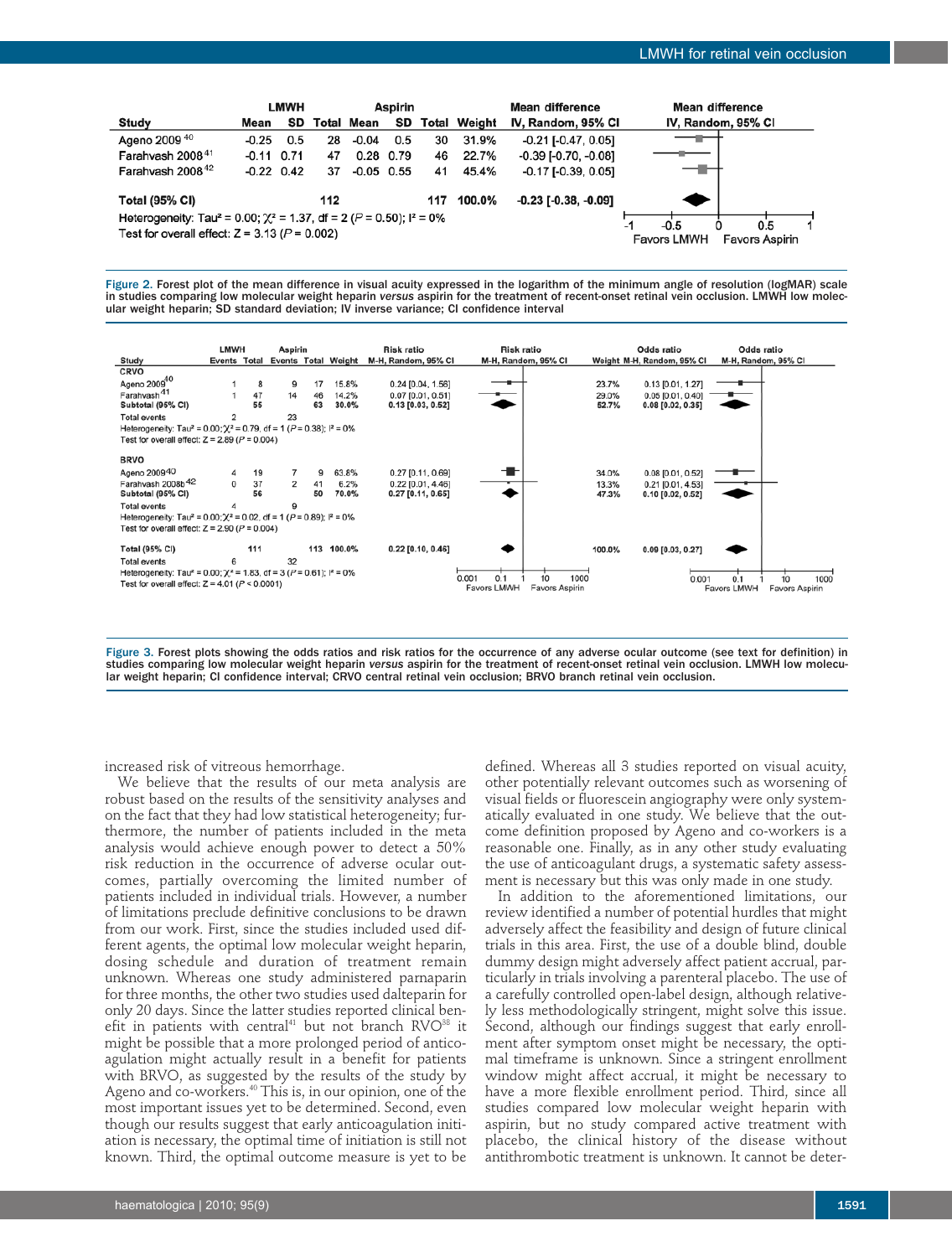mined whether aspirin is marginally beneficial, totally ineffective or might even have a negative impact on the natural history of retinal vein occlusion and, unfortunately, the literature on this issue is rather scarce. However, given the magnitude of the effect of low molecular weight heparin compared to aspirin we believe that it is unlikely that our conclusions regarding the beneficial effect of low molecular weight heparin would change. Finally, since there is a potential difference in the benefits of low molecular weight heparin between patients with central or branch retinal vein occlusion, stratification by diagnosis is necessary.

In summary, the use of anticoagulation with low molecular weight heparin for the treatment of retinal vein occlusion has biological plausibility, is convenient and easy to implement and there is extensive experience and supporting evidence of its efficacy and safety for the treatment of arterial and venous thrombosis in other areas. The findings of our study seem to suggest that low molecular weight heparin might be useful in the management of

recent-onset retinal vein occlusion (particularly CRVO and less clearly in BRVO) but more studies are required before definitive recommendations can be made.

## **Authorship and Disclosures**

AL-L is responsible for the conception of the study. AL-L and JH are responsible for the literature search, data collection and data analysis. AL-L and JH are responsible for Tables 1 and 2 and Figure 1. AL-L is responsible for Figures 2 and 3. All authors are responsible for data interpretation, drafted the manuscript, provided critical revisions and approved the final version.

*The information provided by the authors about contributions from persons listed as authors and in acknowledgments is available with the full text of this paper at www.haematologica.org.*

*Financial and other disclosures provided by the authors using the ICMJE (www.icmje.org) Uniform Format for Disclosure of Competing Interests are also available at www.haematologica.org.*

### **References**

- 1. Klein R, Klein BE, Moss SE, Meuer SM. The epidemiology of retinal vein occlusion: the Beaver Dam Eye Study. Trans Am Ophthalmol Soc. 2000;98:133-41.
- 2. Klein R, Moss SE, Meuer SM, Klein BE. The 15-year cumulative incidence of retinal vein occlusion: the Beaver Dam Eye Study. Arch Ophthalmol. 2008;126(4):513-8.
- 3. Cugati S, Wang JJ, Rochtchina E, Mitchell P. Ten-year incidence of retinal vein occlusion in an older population: the Blue Mountains Eye Study. Arch Ophthalmol. 2006;124(5): 726-32.
- 4. Mitchell P, Smith W, Chang A. Prevalence and associations of retinal vein occlusion in Australia. The Blue Mountains Eye Study. Arch Ophthalmol. 1996;114(10):1243-7.
- 5. O'Mahoney PR, Wong DT, Ray JG. Retinal vein occlusion and traditional risk factors for atherosclerosis. Arch Ophthalmol. 2008;126(5):692-9.
- 6. Sperduto RD, Hiller R, Chew E, Seigel D, Blair N, Burton TC, et al. Risk factors for hemiretinal vein occlusion: comparison with risk factors for central and branch retinal vein occlusion: The eye disease casecontrol study. Ophthalmology. 1998;105(5):765-71.
- 7. Cugati S, Wang JJ, Knudtson MD, Rochtchina E, Klein R, Klein BE, et al. Retinal vein occlusion and vascular mortality: pooled data analysis of 2 populationbased cohorts. Ophthalmology. 2007; 114(3):520-4.
- 8. Janssen MC, den Heijer M, Cruysberg JR, Wollersheim H, Bredie SJ. Retinal vein occlusion: a form of venous thrombosis or a complication of atherosclerosis? A metaanalysis of thrombophilic factors. Thromb Haemost. 2005;93(6):1021-6.
- 9. The Central Vein Occlusion Study Group. Natural History and Clinical Management of Central Retinal Vein Occlusion. Arch Ophthalmol. 1997;115(4):486-91.
- 10. McIntosh RL, Mohamed Q, Saw SM, Wong TY. Interventions for branch retinal vein occlusion: an evidence-based system-

atic review. Ophthalmology. 2007;114(5): 835-54.

- 11. Mohamed Q, McIntosh RL, Saw SM, Wong TY. Interventions for central retinal vein occlusion: an evidence-based systematic review. Ophthalmology. 2007;114(3): 507-19.
- 12. Badala F. The treatment of branch retinal vein occlusion with bevacizumab. Curr Opin Ophthalmol. 2008;19(3):234-8.
- 13. Kearon C, Kahn SR, Agnelli G, Goldhaber S, Raskob GE, Comerota AJ. Antithrombotic Therapy for Venous Thromboembolic Disease: American College of Chest Physicians Evidence-Based Clinical Practice Guidelines (8th Edition). Chest. 2008;133(6 suppl):454S-545.
- 14. Patrono C, Baigent C, Hirsh J, Roth G. Antiplatelet Drugs: American College of Chest Physicians Evidence-Based Clinical Practice Guidelines (8th Edition). Chest. 2008;133(6 suppl):199S-233S.
- 15. Albers GW, Amarenco P, Easton JD, Sacco RL, Teal P. Antithrombotic and Thrombolytic Therapy for Ischemic Stroke: American College of Chest Physicians Evidence-Based Clinical Practice Guidelines (8th Edition). Chest. 2008;133(6 suppl): 630S-69S.
- 16. Goodman SG, Menon V, Cannon CP, Steg G, Ohman EM, Harrington RA. Acute ST-Segment Elevation Myocardial Infarction: American College of Chest Physicians Evidence-Based Clinical Practice Guidelines (8th Edition). Chest. 2008;133(6 suppl): 708S-75S.
- 17. Harrington RA, Becker RC, Cannon CP, Gutterman D, Lincoff AM, Popma JJ, et al. Antithrombotic Therapy for Non-ST-Segment Elevation Acute Coronary Syndromes: American College of Chest Physicians Evidence-Based Clinical Practice Guidelines (8th Edition). Chest. 2008;133(6 suppl):670S-707S.
- 18. Sobel M, Verhaeghe R. Antithrombotic Therapy for Peripheral Artery Occlusive Disease: American College of Chest Physicians Evidence-Based Clinical Practice Guidelines (8th Edition). Chest. 2008;133(6 suppl):815S-43S.
- 19. Vignoli A, Marchetti M, Balducci D, Barbui T, Falanga A. Differential effect of the low-

molecular-weight heparin, dalteparin, and unfractionated heparin on microvascular endothelial cell hemostatic properties. Haematologica. 2006;91(2):207-14.

- 20. Ranjbaran H, Wang Y, Manes TD, Yakimov AO, Akhtar S, Kluger MS, et al. Heparin displaces interferon-gamma-inducible chemokines (IP-10, I-TAC, and Mig) sequestered in the vasculature and inhibits the transendothelial migration and arterial recruitment of T cells. Circulation. 2006;114(12):1293-300.
- 21. Boyden RC, Kettering HA. Occlusion of the central retinal vein; report of a case treated with heparin. US Nav Med Bull. 1948; 48(6):912.
- 22. Romanowska B, Goszcz A, Grodzinska L, Bieron K, Kostka-Trabka E. [Evaluation of fraxiparine efficacy in the treatment of retinal vein occlusion]. Klin Oczna. 1999; 101(6):451-4.
- 23. Kasymova MS. [Results of fraxiparin and ticlid therapy of acute retinal vessels occlusion]. Vestn Oftalmol. 1998;114(4):21-4.
- 24. Dona A, Sartori M, Piermarocchi S, Pilotto E, Pasetto L, Pagnan A, et al. Efficacy of early antithrombotic treatment in retinal vein occlusion. J Thromb Haemost. 2009;7 (Suppl 2):Abstract PP-MO-424.
- 25. Schulman S, Kearon C. Definition of major bleeding in clinical investigations of antihemostatic medicinal products in non-surgical patients. J Thromb Haemost. 2005;3(4): 692-4.
- 26. Jadad AR, Moore RA, Carroll D, Jenkinson C, Reynolds DJ, Gavaghan DJ, et al. Assessing the quality of reports of randomized clinical trials: Is blinding necessary? Control Clin Trials. 1996;17(1):1-12.
- 27. Schulz KF, Grimes DA. Allocation concealment in randomised trials: defending against deciphering. Lancet. 2002;359 (9306):614-8.
- 28. Furukawa TA, Barbui C, Cipriani A, Brambilla P, Watanabe N. Imputing missing standard deviations in meta-analyses can provide accurate results. J Clin Epidemiol. 2006;59(1):7-10.
- 29. DerSimonian R, Laird N. Meta-analysis in clinical trials. Control Clin Trials. 1986; 7(3):177-88.